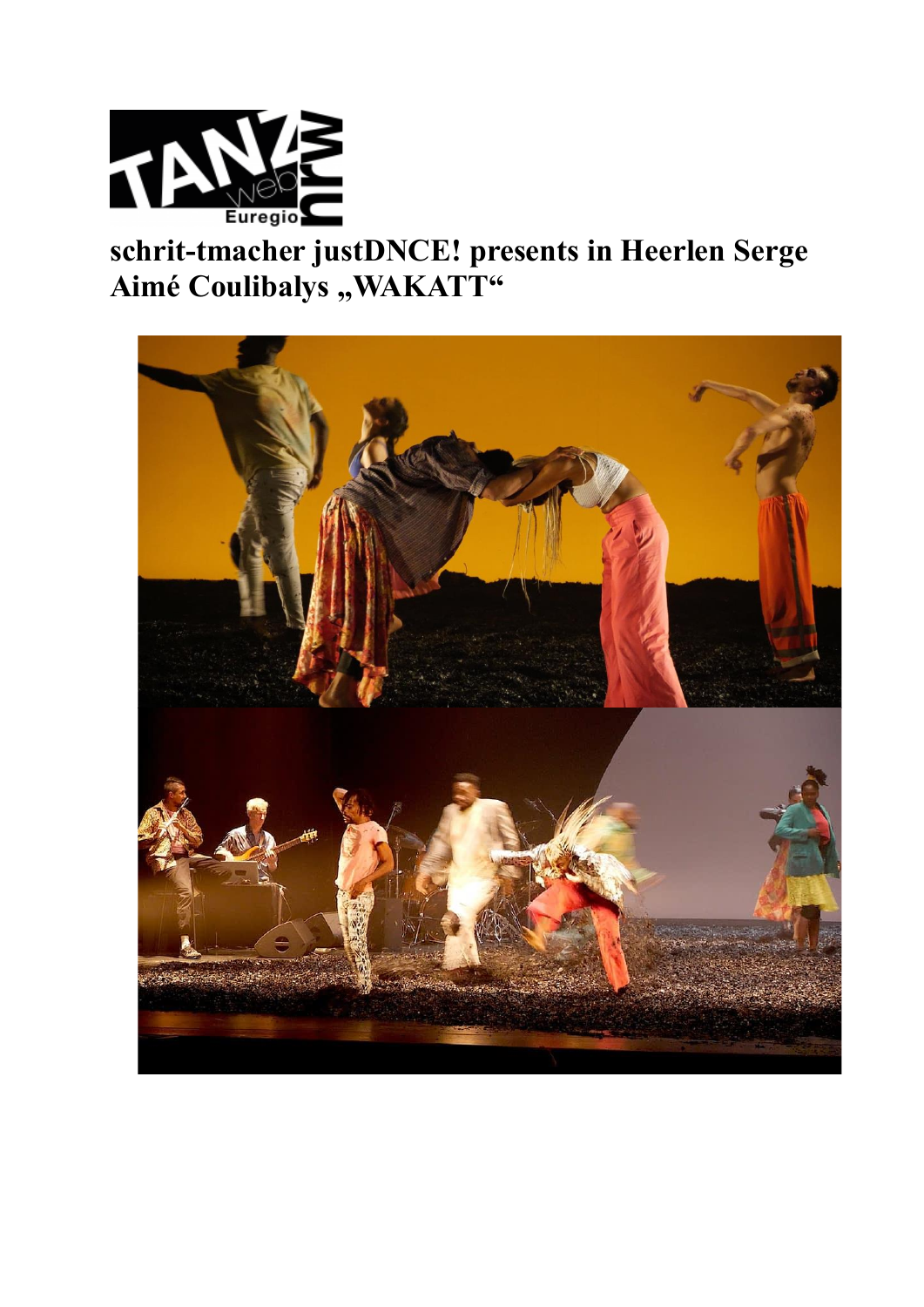

**schrit-tmacher justDNCE! presents in Heerlen**

## Serge Aimé Coulibalys "WAKATT"

## **"On est dans la merde!"**

*by Klaus Dilger*

translated by Karoine Strys

"WAKATT" begins almost narratively with short sequences letting the silhouettes of humans appear in a projected semicircle on the back wall of the stage. Its coloring is reminiscent of the sunrises or sunsets which, typical for Africa, appear huge. Then this image is no longer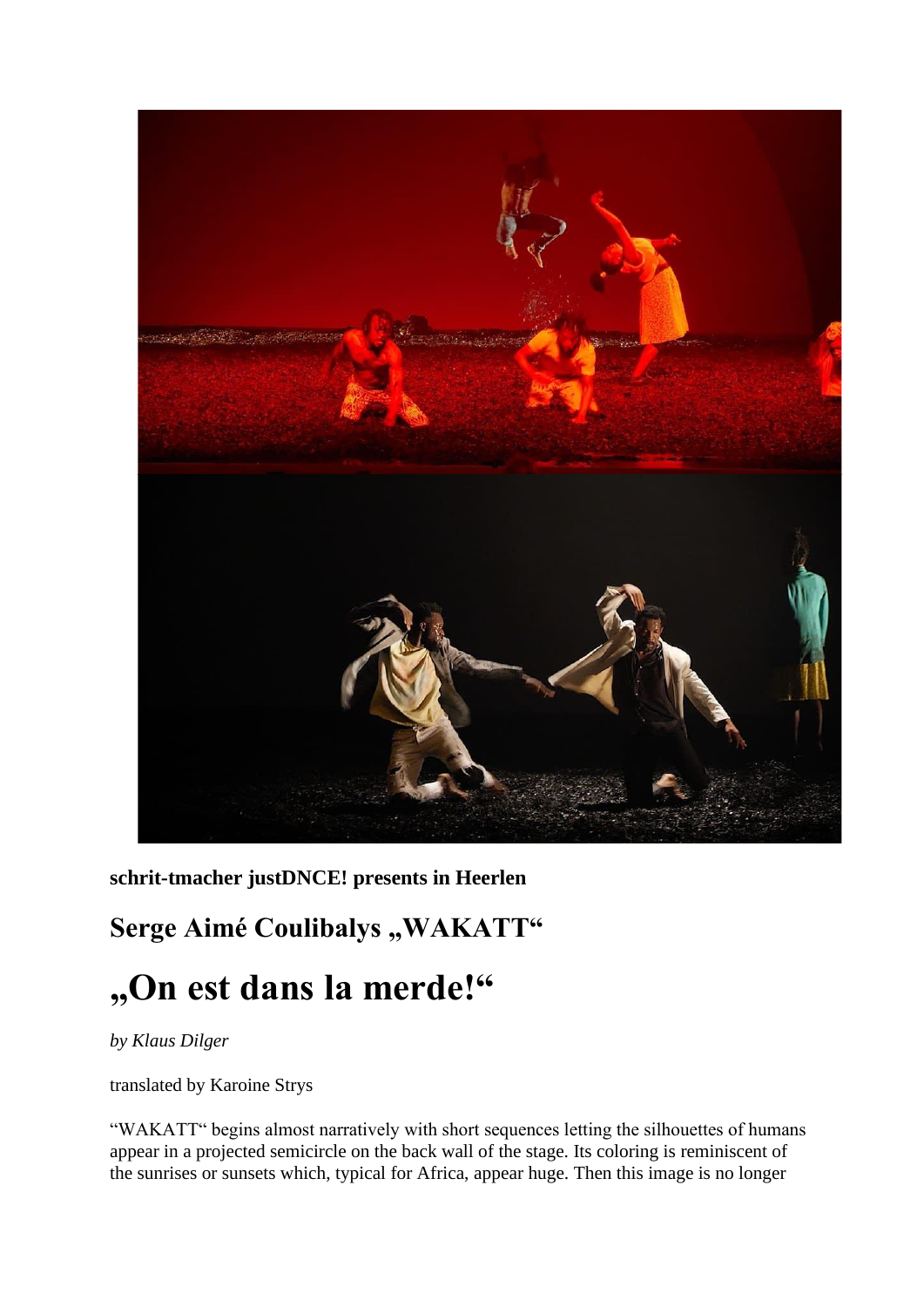interrupted by half a dozen fade-outs and the nine dancers who had remained facing the planet, begin – almost imperceptibly – to turn clockwise.

Increasing very gently and cautiously the light is falling onto the stage floor, which is littered with a shimmering black material of a yet unknown consistency. Slowly, the thought comes up that these silhouettes might not have turned toward the sun but toward our planet, just as if in a game of mirror neurons projecting onto this semicircle on the wall this realization that these people are probably on uninhabitable terrain.



WAKATT@TANZweb.org\_Klaus-Dilger

Bit by bit a figure emerges from the ground and the black material, unnoticed by the people spinning on the spot. Cursing wildly and foreshadowing nothing good, oppressive and almost undead, this scene is reminiscent of the Martian field from the Argonaut saga.

With this beginning, Serge Aimé Coulibaly and his Faso Dance Company have measured the field, which in the remaining 70 minutes will be predominantly a battlefield, an inner as much as an outer one.

", Wakatt" translates from Mòoré, Burkina Faso's most important native language, to "our time," and perhaps more accurately ", our era," and it has been characterized by military violence in Burkina Faso since the independence from France in 1960. Just this January, the West African country experienced its eighth military coup.

The topic of fear is almost permanently present in this piece.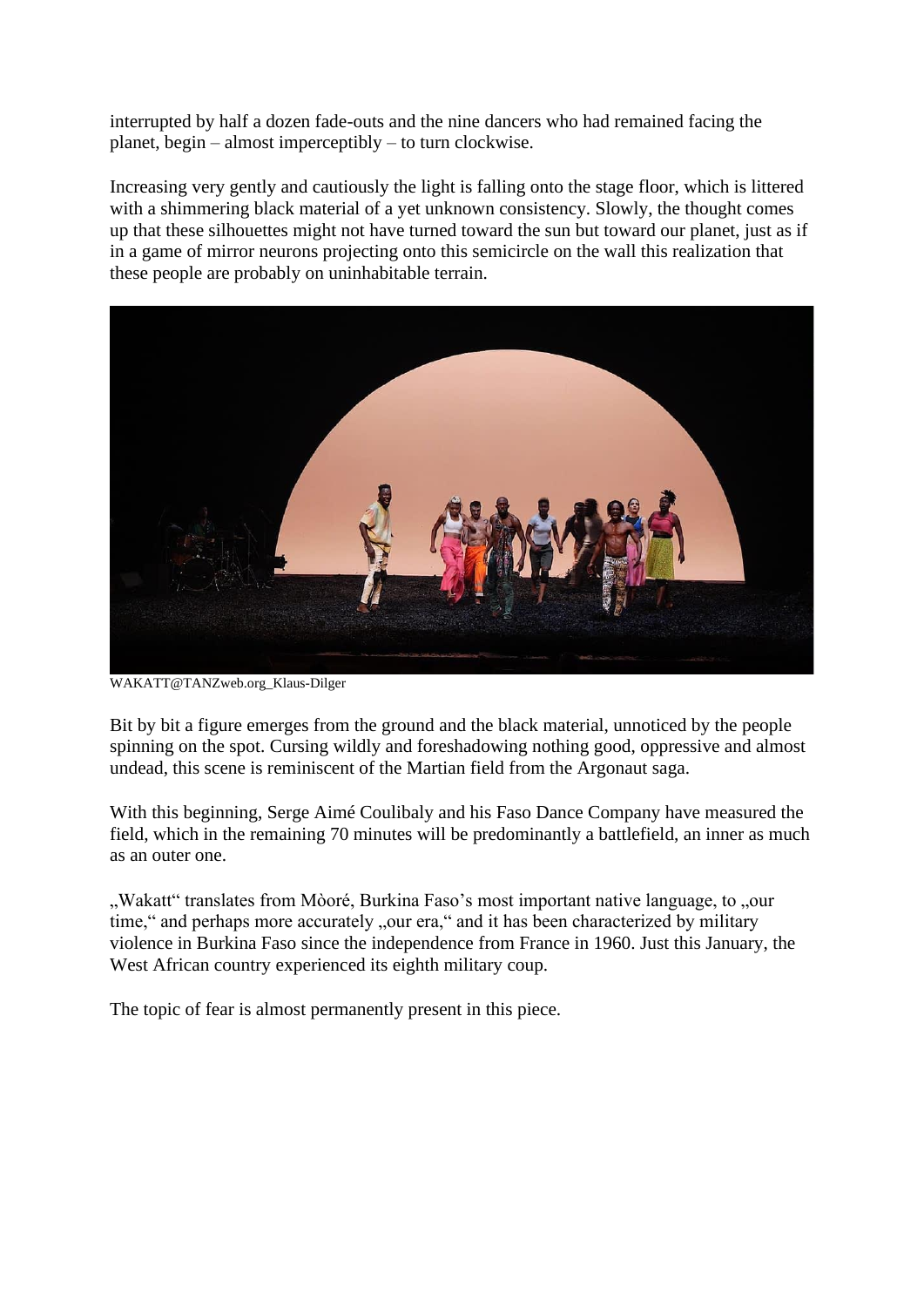

WAKATT@TANZweb.org\_Klaus-Dilger

"On est dans la merde!" (We are in deep sh\*\*t!) These few words, shouted in one of the first scenes of WAKATT, sum up a feeling of life that is often – too often – reflected in facial expressions and gestures. Yet, when the performers are not stuck in the continuous stream for once, the piece features beautiful imagery, softness and tenderness. But loving touch suddenly turns into physical violence, embraces turn into pushing each other away and often the difference between tenderness and a jab is only a matter of speed, as Paul Virilio once remarked.

The people on stage are seekers who encounter each other on different levels at the same time. Again and again Coulibaly intersperses reminiscences of ghosts and demons, not only of his homeland, into the plot; the permanently present threat of everyone from and against each and everyone hardly seems to be predictable.



WAKATT@TANZweb.org\_Klaus-Dilger